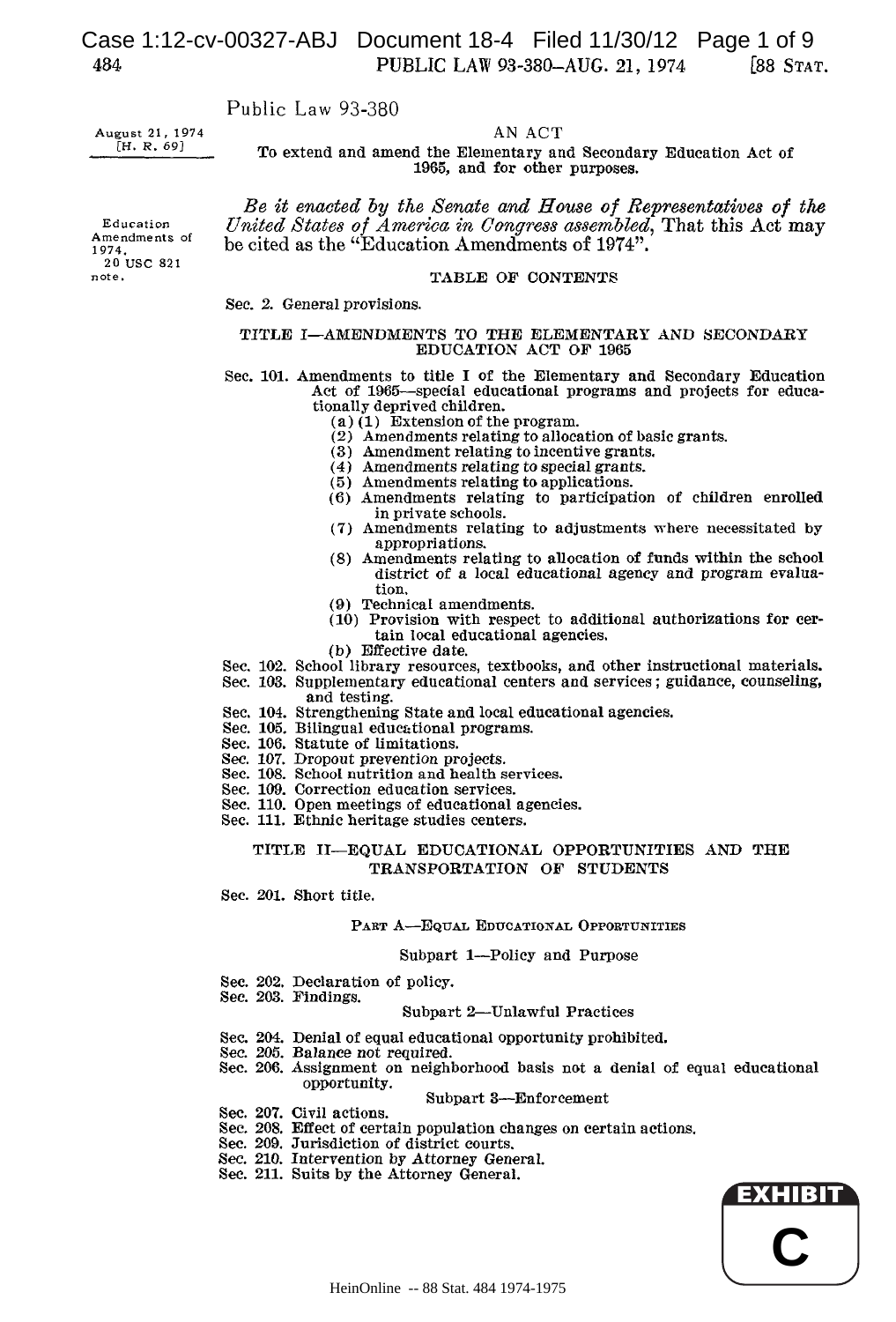## $G$ &§&A.]. 12-cv- $\Theta$  $337_C$ ABAw  $g$ Q§&LM@&! 18- $f_9$ 7 $F$ iled 11/30/12 Page 2 of §

#### Subpart 4-Remedies

- Sec. **213.** Formulating remedies; applicability.
- Sec. 214. Priority of remedies.
- Sec. **215.** Transportation of students.
- See. **216.** District lines.
- Sec. **217.** Voluntary adoption of remedies.
- Sec. **218.** Reopening proceedings.
- Sec. **219.** Limitation on orders.

#### Subpart 5-Definitions

Sec. 221. Definitions.

#### Subpart 6-Miscellaneous Provisions

Sec. 222. Repealer.

Sec. **223.** Separability of provisions.

- PART B-OTHER PROVISIONS RELATING TO THE ASSIGNMENT **AND** TRANSPORTA-**TION** OF **STUDENTS**
- Sec. **251.** Prohibition against assignment or transportation of students to overcome racial imbalance.
- Sec. **252.** Prohibition against use of appropriated funds for busing.
- Sec. **253.** Provision relating to court appeals.
- Sec. 254. Provision requiring that rules of evidence be uniform.
- Sec. **255.** Application of proviso of section 407 (a) of the Civil Rights Act of 1964 to the entire United States.
- Sec. **256.** Additional priority of remedies.
- Sec. **257.** Remedies with respect to school district lines.
- Sec. **258.** Prohibition of forced busing during the school year.
- Sec. **259.** Reasonable time for developing voluntary plan for desegregating schools.

#### TITLE III-FEDERAL IMPACT **AID** PROGRAMS

- Sec. **301.** Duration of payments under Public Law **815,** Eighty-first Congress.
- Sec. **302.** Amendments to Public Law **815,** Eighty-first Congress.
- Sec. **303.** Duration of payments under title I of Public Law **874,** Eighty-first Congress except section 3 thereof.
- Sec. 304. Amendments to Public Law 874, Eighty-first Congress for fiscal year **1975.**
- Sec. **305.** Amendments to sections **3, 5,** and **7** of Public Law **874,** Eighty-first Congress.
	- TITLE IV-CONSOLIDATION OF CERTAIN EDUCATION PROGRAMS
- Sec. 401. Consolidation of library, and learning resources, educational innovation, and support programs.
- Sec. 402. Consolidation of certain federally operated educational programs.
	- (a) The Special Projects Act.
	- **(b) (1)** Priorities and preferences under the Special Projects Act.
	- (2) Apportionment of reserved funds.
	- **(3)** Uses of reserved funds.
	- (4) Limitation on duplicate appropriations.
	- (c) **(1)** Effective date.
	- (2) Amendments repealing section **306** of the Elementary and Secondary Education Act of 1965.
	- **(3)** Amendments repealing section 809 of the Elementary and Secondary Education Act of 1965.
- Sec. 403. Education for the use of the metric system of measurement.
- Sec. 404. Gifted and talented children.
- Sec. 405. Community schools.
- Sec. 406. Career education.
- Sec. 407. Consumers' education.
- Sec. 408. Women's educational equity.
- Sec. 409. Elementary and secondary school education in the arts.
- Sec. 410. Effective date.

alan salah s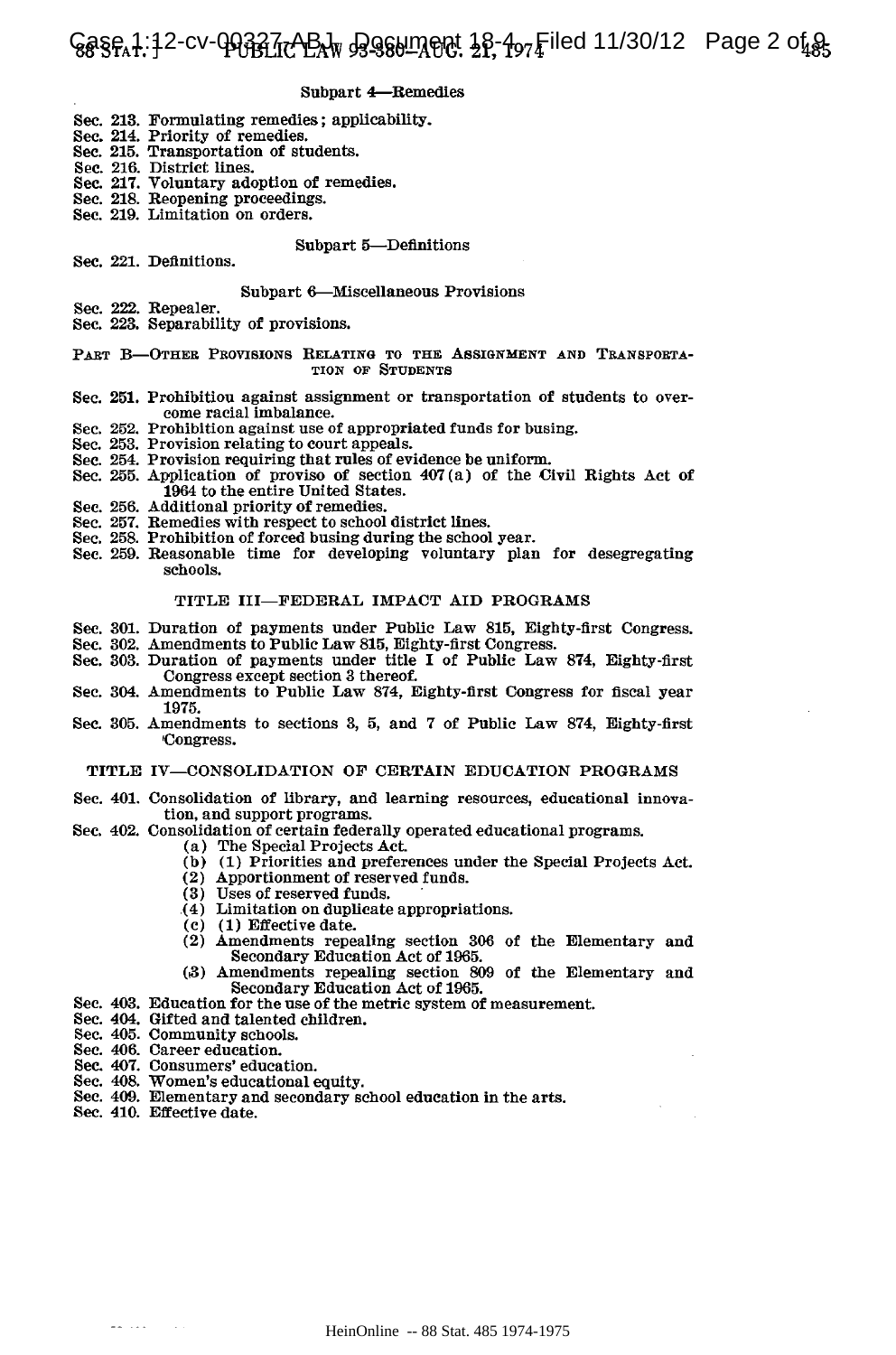## TITLE V-EDUCATION ADMINISTRATION

- Sec. 501. National center for education statistics.
- Sec. 502. General provisions relating to officers in the education division.
- Sec. 503. Amendments with respect to the Office of Education; regional offices. Sec. 504. Amendments with respect to the education division.
- Sec. 505. Amendment with respect to applicability, authorization of appropriations, and other general matters.
- Sec. 506. Revision of appropriations and evaluations provisions.
- Sec. 507. Applicability of part C.
- See. 508. Publication of indexed compilation of innovative projects; review of applications.
- Sec. 509. Amendments to section 431 of the General Education Provisions Act relating to rules, regulations, and other requirements of general applicability.
- See. 510. Audits and recordkeeping.
- Sec. 511. Simplified State application.
- Sec. 512. Furnishing information.
- Sec. 513. Protection of the rights and privacy of parents and students.
- See. 514. Protection of pupil rights.
- Sec. 515. Limitation on withholding of Federal funds.
- See. 516. Appointment of members of and functioning of advisory councils.
- Sec. 517. Other amendments relating to advisory councils.
- Sec. 518. Relation to other laws.
- Sec. 519. Office of Libraries and Learning Resources.

## TITLE VI-EXTENSION AND REVISION OF RELATED ELMENTARY AND SECONDARY EDUCATION PROGRAMS

#### PART **A-ADULT** EDUCATION

- Sec. 601. Definition of "community school program".
- Sec. 602. Special projects reservation eliminated.
- See. 603. New State plan requirements.
- Sec. 604. Use of funds for special projects.
- See. 605. Clearinghouse on adult education.
- Sec. 606. State advisory councils.
- Sec. 607. Amendments relating to bilingual education.
- Sec. 608. Extension of authorizations of appropriations; technical amendments.
- Sec. 609. Effective dates.

#### PART B-EDUCATION OF THE HANDICAPPED

- See. 611. Short title.
- See. 612. Bureau for the education and training of the handicapped.
- Sec. 613. Advisory Committee.
- Sec. 614. State entitlements.
- See. 615. Additional State plan requirement.
- See. 616. Regional education programs for deaf and other handicapped persons.
- See. 617. Centers and services
- **Sec.** 618. Personnel training.
- Sec. 619. Research.
- Sec. 620. Instructional media.
- See. 621. Specific learning disabilities.

#### PART C-INDIAN EDUCATION

Sec. 631. Extension of programs for the education of Indian children.

See. 632. Revision of programs relating to Indian education.

#### PART D-EMERGENCY SCHOOL AID

- Sec. 641. Extension of the Emergency School Aid Act.
- Sec. 642. Repeal of reservation for certain metropolitan projects.
- Sec. 643. Amendment with respect to eligibility.
- Sec. 644. Special projects for the teaching of mathematics.
- See. 645. Amendment relating to nonprofit groups.
- Sec. 646. Effective date.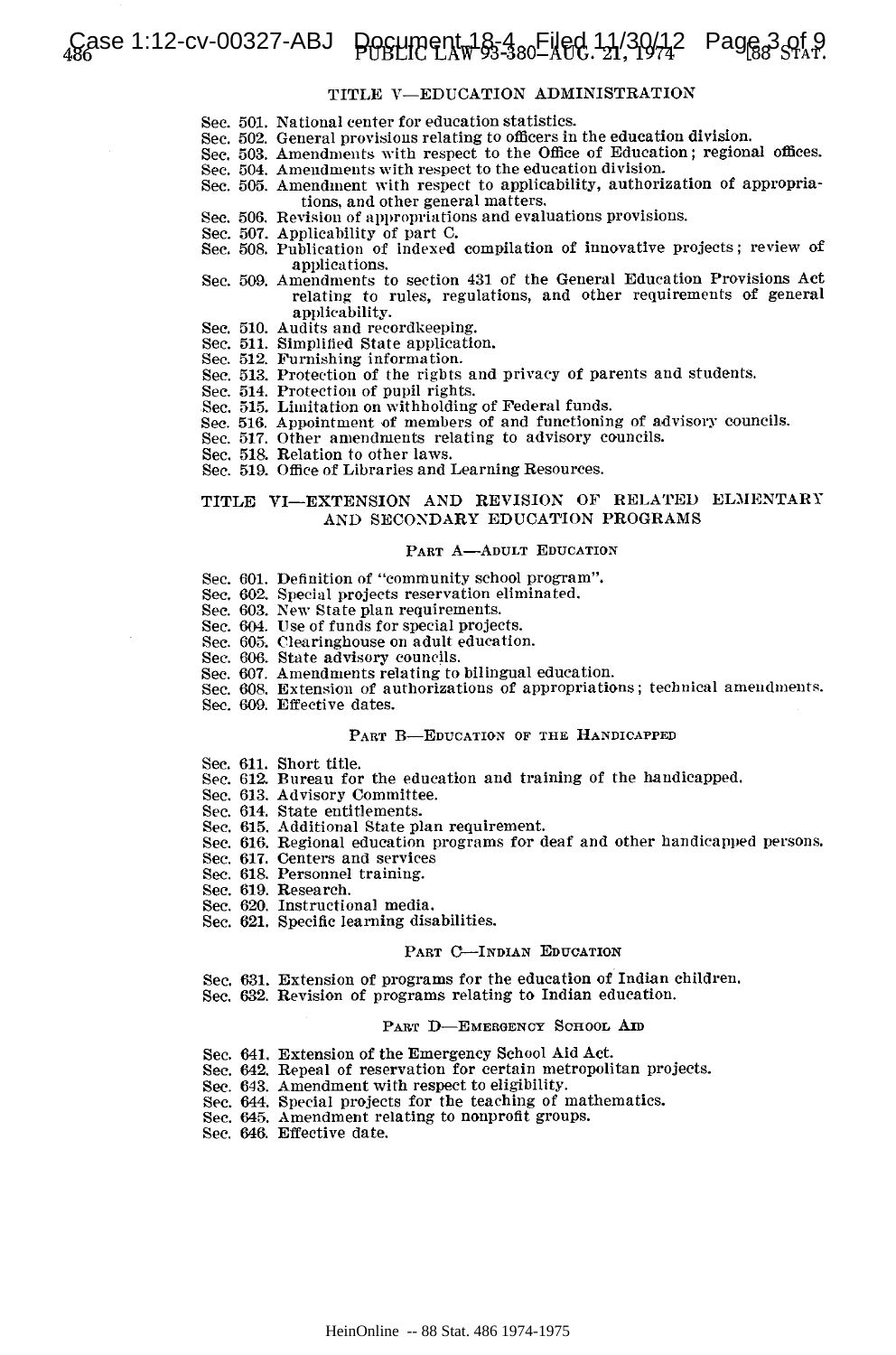# Case 1:12-cv-00327<sub>1</sub>eB<sub>AW</sub> Document 18-4 <sub>974</sub> lled 11/30/12 Page 4 of 9

#### PART **E-NATIONAL DEFENSE** EDUCATION

Sec. 651. Extension of title III.

#### TITLE VII-NATIONAL **READING** IMPROVEMENT PROGRAM

**See. 701.** Statement of purpose.

#### PART A-READING IMPROVEMENT PROJECTS

Sec. **705.** Projects authorized.

#### PART **B-STATE READING IMPROVEMENT PROGRAMS**

- Sec. 711. Statement of purpose.
- Sec. 712. Applicability and effective date.
- Sec. 713. Allotments to States.
- Sec. 714. Agreements with State educational agencies.

#### PART **C-OTHER READING IMPROVEMENT PROGRAMS**

- Sec. **721.** Special emphasis projects.
- Sec. **722.** Reading training on public television.
- Sec. **723.** Reading academies.

#### PART **D-GENERAL** PROVISIONS

- Sec. **731.** Evaluation.
- Sec. **732.** Authorization of appropriations.

#### TITLE **VIII-MISCELLANEOUS** PROVISIONS

PART A-POLICY **STATEMENTS AND** WHITE **HOUSE** CONFERENCE ON **EDUCATION**

- **Sec. 801.** National policy with respect to equal educational opportunity.
- Sec. **802.** Policy with respect to advance funding of education programs.
- Sec. 803. Policy of the United States with respect to museums as educational institutions.
- Sec. 804. White House Conference on Education.

#### PART B-EDUCATIONAL STUDIES AND SURVEYS

- Sec. 821. Study of purposes and effectiveness of compensatory education programs.
- Sec. 822. Survey and study for updating number of children counted.
- Sec. 823. Study of the measure of poverty used under title **I** of the Elementary and Secondary Education Act of 1965.
- Sec. 824. Study of late funding of elementary and secondary education programs.
- Sec. 825. Safe school study.
- Sec. 826. Study of athletic injuries.

## PART C-AMENDMENTS TO THE HIGHER EDUCATION ACT OF 1965

- Sec. 831. Community service and continuing education amendments.
- Sec. 832. Developing institutions amendment.
- Sec. 833. Bilingual education amendments.
- Sec. 834. Veterans cost of instruction payments amendments.
- Sec. 835. Teacher corps amendments.
- Sec. 836. Amendment to title IX respecting training in the legal profession.
- Sec. 837. Community college and occupational education amendment.

#### PART **D-OTHER MISCELLANEOUS PROVISIONS**

- Sec. 841. Amendments to the Library Services and Construction Act and the Vocational Education Act of **1963** relating to bilingual education and vocational training.
- Sec. 842. Assistance to States for State equalization plans.
- Sec. 843. Treatment of Puerto Rico as a State.
- Sec. 844. Provision relating to sex discrimination.
- Sec. 845. Extension of advisory councils.
- See. 846. Separability.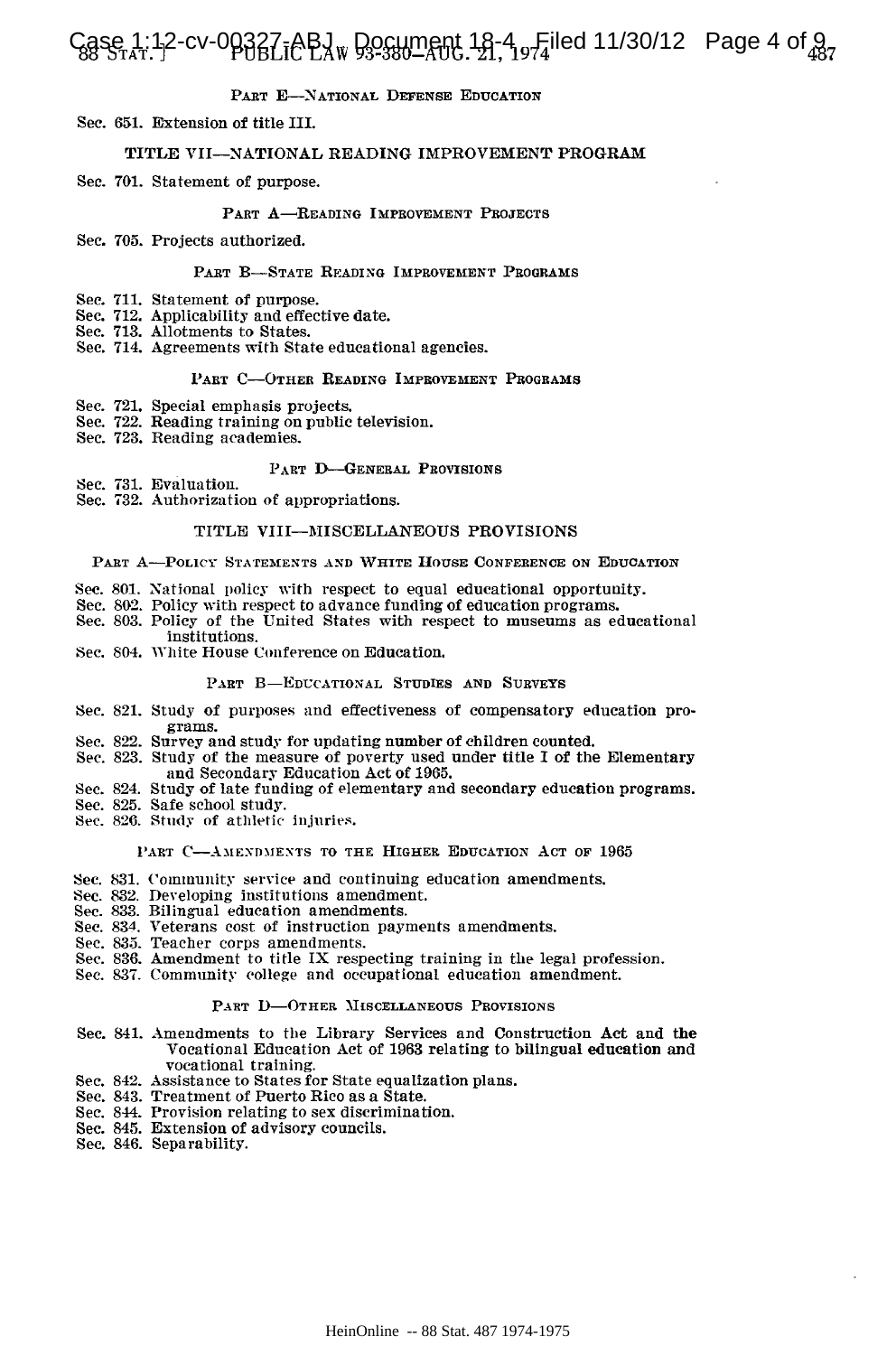## **GENERAL** rROVISIONS

Definitions. SEC. 2. (a) As used in this Act-

(1) the term "Secretary" means the Secretary of Health, Education, and Welfare;

(2) the term "Assistant Secretary" means the Assistant Secretary of Health, Education, and Welfare for Education; and

(3) the term "Commissioner" means the Commissioner of Education;

unless the context of such use requires another meaning.

(b) Unless otherwise specified, the redesignation of a title, part, section, subsection, or other designation by any amendment in this Act shall include the redesignation of all references to such title, part, section, subsection, or other designation in any Act or regulation, however

<sup>20</sup>**Usc** 241b **(c)** (1) Unless otherwise specified, each provision of this Act and **note.** each amendment nmade by this Act shall be effective on and after the sixtieth day after the enactment of this Act.

> (2) In any case where the effective date for an amendment made by this Act is expressly stated to be effective after June 30, 1973, or on July 1, 1973, such amendment shall be deemed to have been enacted on June **30,** 1973.

## TITLE I-AMENDMENTS TO THE ELEMENTARY AND SECONDARY EDUCATION ACT OF 1965

## **A3ENDMENTS** TO TITLE I OF **THE** ELEMENTARY AND SECONDARY EDUCATION ACT OF 1965-SPECIAL EDUCATIONAL PROGRAMNS AND PROJECTS FOR **EDU-** 'ATIONALLY DEPRIVED CHILDREN

SEC. 101. (a) (1) Section 102 of title I of the Elementary and See-20 usc 241b. ondary Education Act of 1965 is amended to read as follows:

## "¢DURATION OF ASSISTANCE

"SEC. 102. During the period beginning July 1, 1973, and ending June 30, 1978, the Commissioner shall, in accordance with the provisions of this title, make payments to State educational agencies for grants made on the basis of entitlements created under this title.".

20 USC 241c.  $(2) (A) (i) (1)$  Such title I is amended by inserting immediately after the heading of part A the following new heading:

**Appropriation.** "Subpart 1-Grants to Local Educational Agencies".

**20 usc 24tc.** (II) Section 103 (a) of such title **1** is amended to read as follows:

"SEC. 103. (a)  $(1)$  There is authorized to be appropriated for each fiscal year for the purpose of this paragraph 1 per centum of the amount appropriated for such year for payments to States under *Post,* **p. 500.** section 143(a) (other than payments under such section to jurisdictions excluded from the term 'State' by this subsection, and payments *Post,* **p.** 494. pursuant to section 124), and there shall be authorized to be appropriated such additional sums as will assure at least the same level of funding under this title as in fiscal year 1973 for Gnam, American Samoa, the Virgin Islands, the Trust Territory of the Pacific Islands, and to the Secretary of the Interior for payments pursuant to paragraphs (1) and (2) of subsection (d). The amount appropriated pursuant to this paragraph shall be allotted by the Commissioner  $(A)$ among Guam, American Samoa, the Virgin Islands, and the Trust Territory of the Pacific Islands according to their respective need for grants under this part, and (B) to the Secretary of the Interior in the

Effective dates.<br>20 USC 241b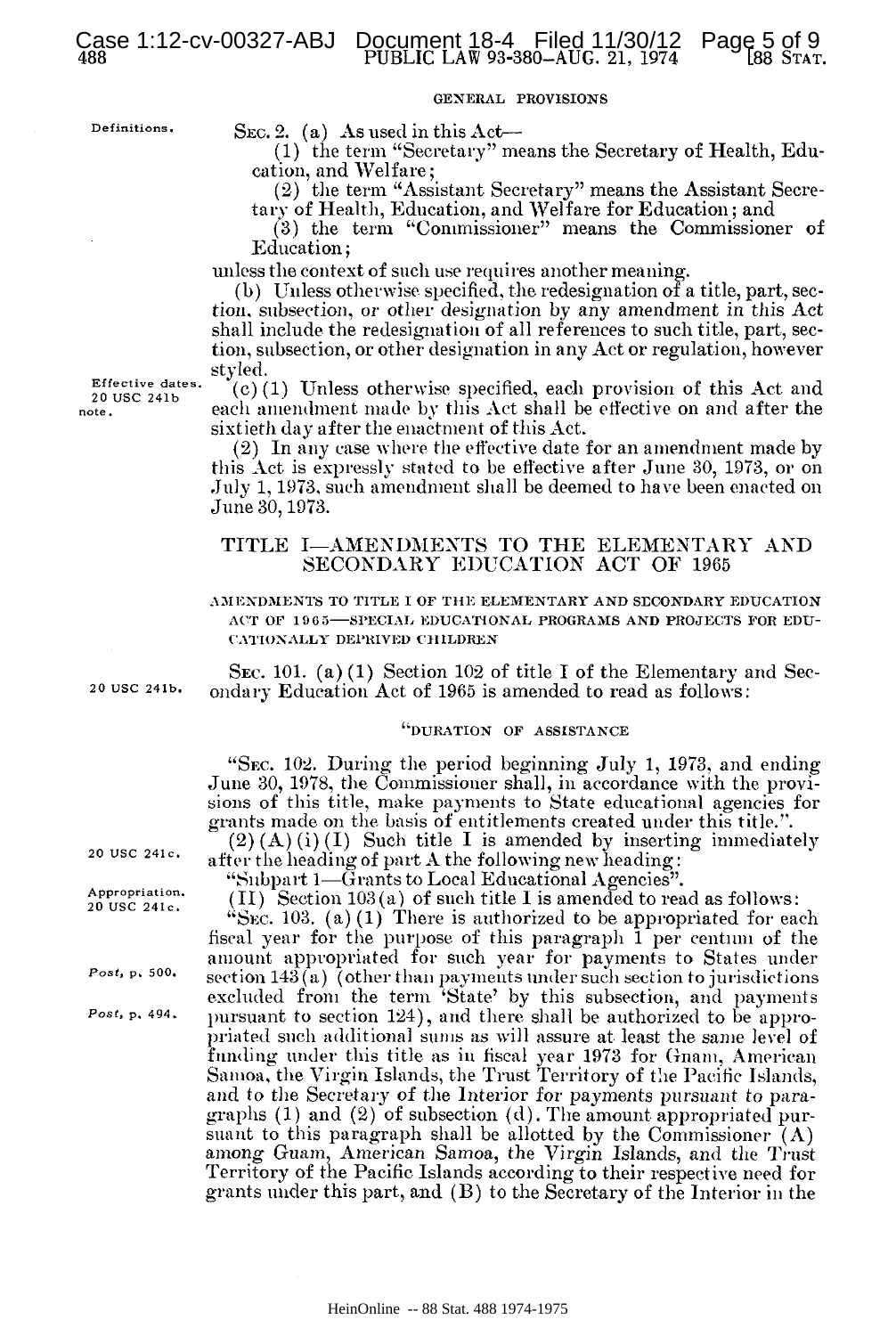"(4) State assurances with respect to the administration of such a program; and

"(5) any other methods for seeking Feder'al funds from the Commissioner of Education;

under which an agency, institution, organization, or other organized entity may become the recipient of Federal funds.".

 $(b)$  (1) The amendments made by subsection (a) shall be effective on and after July 1, 1974.

(2) Nothing in the amendment made by subsection (a) shall be construed to affect the applicability of chapter 5 of title 5, United States Code, to the Office of Education or actions by the Commissioner.

## **FURNISHING** INFORMATION

SEC. 512. (a) Part C of the General Education Provisions Act is further amended by adding at the end thereof the following new section:

## "RESPONSIBILITY OF **STATES** TO **FURNISH** INFORMATION

"SEc. 437. (a) The Commissioner shall require that each State submit to him, within sixty days after the end of any fiscal year, a report on the uses of Federal funds in that State under any applicable program for which the State is responsible for administration. Such report shall-

(1) list all grants and contracts made under such program to the local educational agencies and other public and private agenties and institutions within such State during such year;

 $''(2)$  include the total amount of funds available to the State under each such program for such fiscal year and specify from which appropriation Act or Acts these funds were available;

"(3) with respect to the second preceding fiscal year, include a compilation of reports from local educational agencies and other public and private agencies and institutions within such State which sets forth the amount of such Federal funds received by each such agency and the purposes for which such funds were expended:

"(4) with respect to such second preceding fiscal year, include a statistical report on the individuals served or affected by programs, projects, or activities assisted with such Federal funds; and "(5) be made readily available **by** the State to local educational

agencies and other public and private agencies and institutions within the State, and to the public.

"(b) On or before October 15 of each year, the Commissioner shall submit to the Committee on Labor and Public Welfare of the Senate data, submittal to and to the Committee on Education and Labor of the House of Rep-committees. resentatives an analysis of these reports and a compilation of statistical data derived therefrom.".

(b) The amendment made by subsection (a) shall be effective upon enactment of this Act.

#### PROTECTION **OF** THE RIGHTS **AND** PRIVACY **OF** PARENTS **AND STUDENTS**

SEC. 513. (a) Part C of the General Education Provisions Act is Family Educafurther amended by adding at the end thereof the following new Privacy Act of section:

**"PROTECTION** OF **THE RIGHTS AND PRIVACY OF PARENTS AND STUDENTS**

"SEC. 438. (a) **(1)** No funds shall be made available under any applicable program to any State or local educational agency, any institution of higher education, any community college, any school, agency

**Effective** date. 20 USC 1232c note. 20 USC 1232c note.

**<sup>5</sup>**USC 500.

20 **USC** 1232f.

Report to Com- missioner.

Report analysis **and** statistical

Effective date. 20 USC 1232f note.

1974.

20 **USC** 1232g.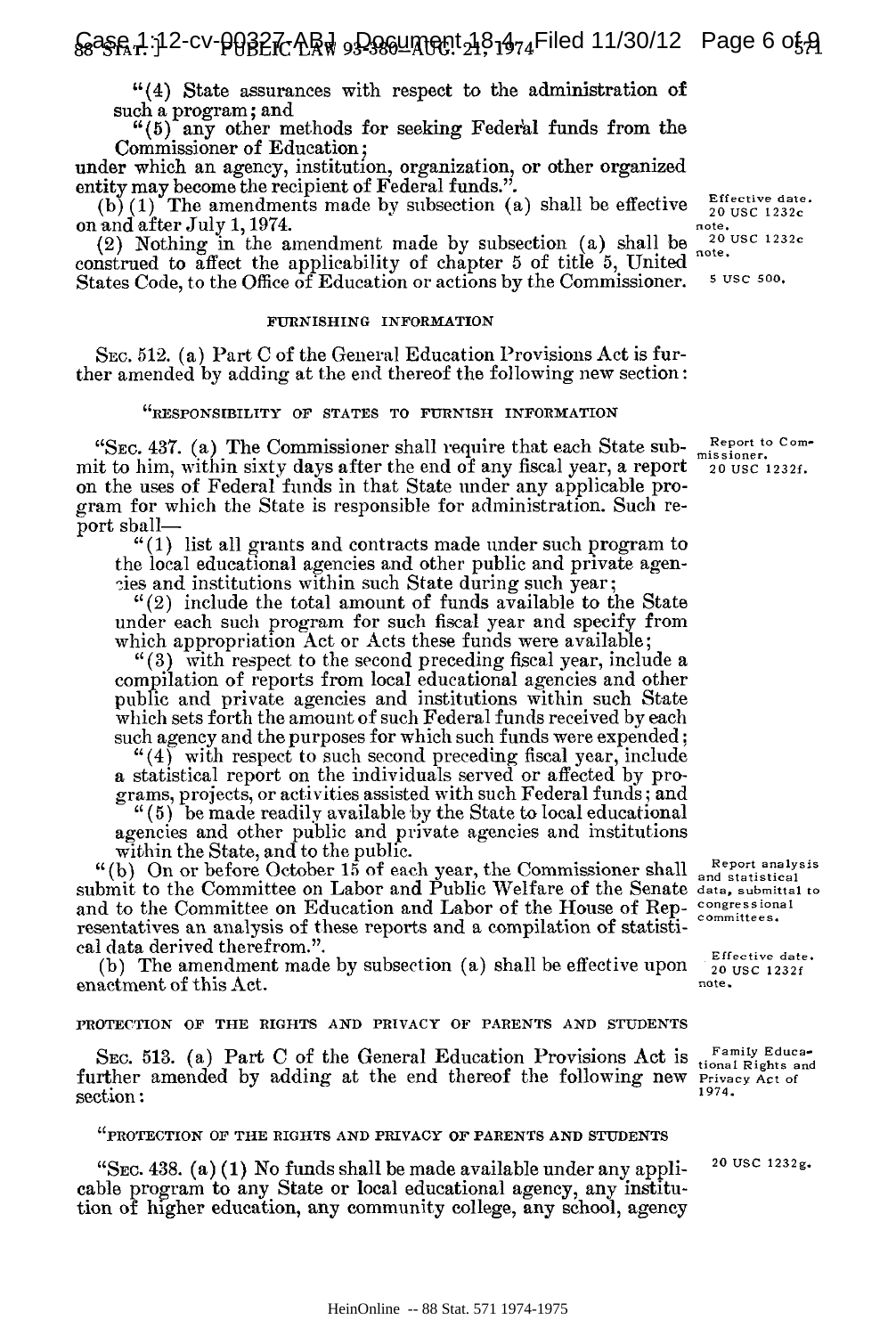offering a preschool program, or any other educational institution which has a policy of denying, or which effectively prevents, the parents of students attending any school of such agency, or attending such institution of higher education, community college, school, preschool, or other e any and all official records, files, and data directly related to their children, including all material that is incorporated into each student's cumulative record folder, and intended for school use or to be available to parties outside the school or school system, and specifically including, but not necessarily limited to, identifying data, academic work completed, level of achievement (grades, standardized achievement test scores), attendance data, scores on standardized intelligence, aptitude, and psychological tests, interest inventory results, health data, family background information, teacher or counselor ratings and observations, and verified reports of serious or recurrent behavior patterns. Where such records or data include information on more than one student, the parents of any student shall be entitled to receive, or be informed of, that part of such record or data as pertains to their child. Each recipient shall establish appropriate procedures for the granting of a request by parents for access to their child's school records within a reasonable period of time, but in no case more than forty-five days after the request has been made.

"(2) Parents shall have an opportunity for a hearing to challenge the content of their child's school records, to insure that the records are not inaccurate, misleading, or otherwise in violation of the privacy or other rights of students, and to provide an opportunity for the correction or deletion of any such inaccurate, misleading, or otherwise inappropriate data contained therein.

 $"$ (b)(1) No funds shall be made available under any applicable program to any State or local educational agency, any institution of higher education, any community college, any school, agency offering a preschool program, or any other educational institution which has a policy of permitting the release of personally identifiable records or files (or personal information contained therein) of students without the written consent of their parents to any individual, agency, or organization, other than to the following-

 $H(A)$  other school officials, including teachers within the educational institution or local educational agency who have legit- imate educational interests;

"(B) officials of other schools or school systems in which the student intends to enroll, upon condition that the student's par- ents be notified of the transfer, receive a copy of the record if desired, and have an opportunity for a hearing to challenge the content of the record;

"(C) authorized representatives of (i) the Comptroller General of the United States, (ii) the Secretary, (iii) an administrative head of an education agency (as defined in section 409 of this Act), or (iv) State educational authorities, under the conditions set forth in paragraph (3) of this subsection; and

 $"$ (D) in connection with a student's application for, or receipt of, financial aid.

"(2) No funds shall be made available under any applicable program to any State or local educational agency, any institution of higher education, any community college, any school, agency offering a preschool program, or any other educational institution which has a policy or practice of furnishing, in any form, any personally identifiable information contained in personal school records, to any persons other than those listed in subsection (b) **(1)** unless-

Hearing.

*Release of* records, parental consent requirement.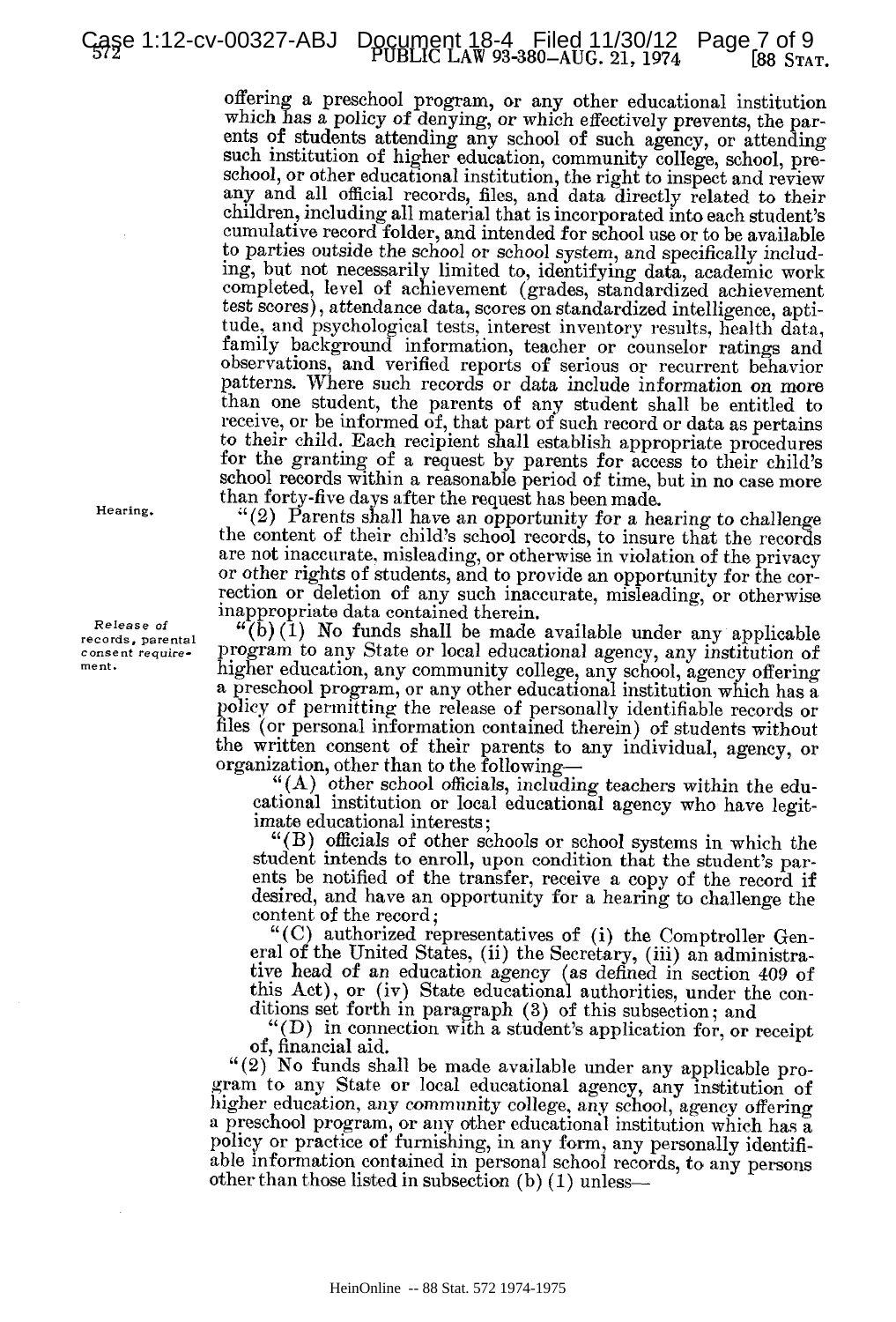$H(A)$  there is written consent from the student's parents specifying records to be released, the reasons for such release, and to whom, and with a copy of the records to be released to the stu-<br>dent's parents and the student if desired by the parents, or

 $\mathrm{H}(B)$  such information is furnished in compliance with judicial order, or pursuant to any lawfully issued subpoena, upon condition that parents and the students are notified of all such orders or subpoenas in advance of the compliance therewith by the educational institution or agency.

"(3) Nothing contained in this section shall preclude authorized representatives of  $(A)$  the Comptroller General of the United States,  $(B)$  the Secretary,  $(C)$  an administrative head of an education agency or (D) State educational authorities from having access to student or other records which may be necessary in connection with the audit and evaluation of Federally-supported education program, or in connection with the enforcement of the Federal legal requirements which relate to such programs: *Provided.* That, except when collection of personally identifiable data is specifically authorized by Federal law, any data collected by such officials with respect to individual students shall not include information (including social security numbers) which would permit the personal identification of such students or their parents after the data so obtained has been collected.

" $(4)$  (A) With respect to subsections (c) (1) and (c) (2) and (c) (3), all persons, agencies, or organizations desiring access to the records of a student shall be required to sign a written form which shall be kept permanently with the file of the student, but only for inspection by the parents or student, indicating specifically the legitimate educational or other interest that each person, agency, or organization has in seeking this information. Such form shall be available to parents and to the school official responsible for record maintenance as a means of auditing the operation of the system.

"(B) With respect to this subsection, personal information shall only be transferred to a third party on the condition that such party will not permit any other party to have access to such information without the written consent of the parents of the student.

"(c) The Secretary shall adopt appropriate regulations to protect the rights of privacy of students and their families in connection with any surveys or data-gathering activities conducted, assisted, or au- thorized by the Secretary or an administrative head of an education agency. Regulations established under this subsection shall include provisions controlling the use, dissemination, and protection of such data. No survey or data-gathering activities shall be conducted by the Secretary, or an administrative head of an education agency under an applicable program, unless such activities are authorized **by** law.

"(d) For the purposes of this section, whenever a student has attained eighteen years of age, or is attending an institution of postsecondary education the permission or consent required of and the rights accorded to the parents of the student shall thereafter only be required of and accorded to the student.

"(e) No funds shall be made available under any applicable program unless the recipient of such funds informs the parents of students, or the students, if they are eighteen years of age or older, or are attending an institution of postsecondary education, of the rights accorded them by this section.

"(f) The Secretary, or an administrative head of an education agency, shall take appropriate actions to enforce provisions of this section and to deal with violations of this section, according to the provisions of this Act, except that action to terminate assistance may

**Records, acces**sibility for audit.

Written request.

Surveys.